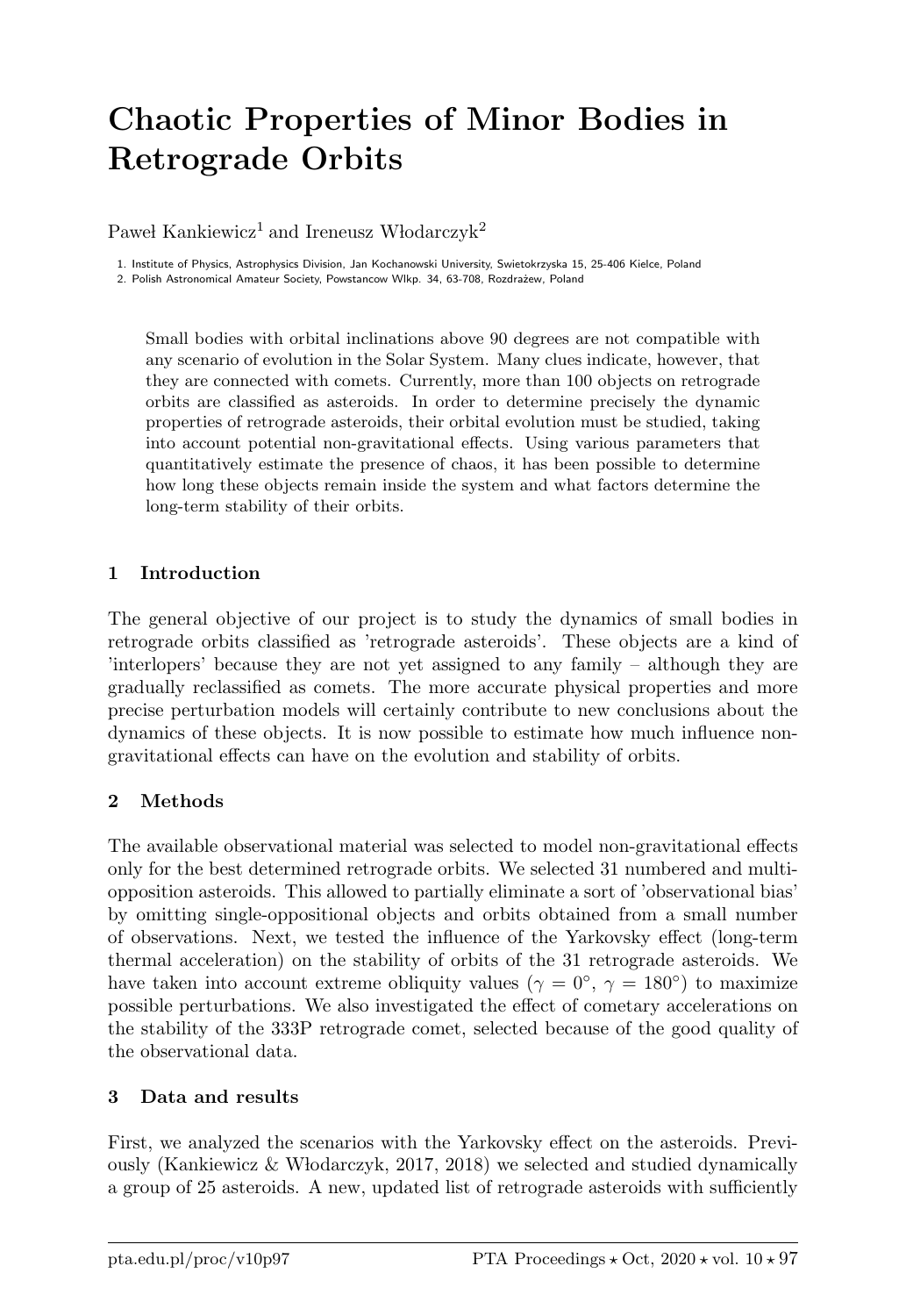well determined orbits is shown in Table 1. Since we estimated the presence of chaoticity in the sense of Lyapunov, the Lyapunov Times  $(LT)$  obtained as a result of simulations with different variants of Yarkovsky's forces are also shown in Tab. 1.

Tab. 1: List of 31 numbered and multi-opposition retrograde asteroids with i, a, e,  $H$ (source: JPL Small Body Database, https://ssd.jpl.nasa.gov/sbdb.cgi). Three last columns show Lyapunov Times  $(L)$  obtained by gravitational model and relative changes in LT due to Yarkovsky effect (for  $\gamma = 0^{\circ}$  and  $\gamma = 180^{\circ}$ ), where  $\Delta LT_0/LT = (LT_{\gamma=0^{\circ}} LT_{\text{GRAV}}/LT_{\text{GRAV}}$  and  $\Delta LT_{180}/LT = (LT_{\gamma=180^{\circ}} - LT_{\text{GRAV}})/LT_{\text{GRAV}}$ .

| N              | Name                  | $i$ [deg] | $a$   au | $\epsilon$ | $H$ [mag] | $LT_{\rm GRAV}$ [y] | $\Delta LT_0/LT$   | $\Delta LT_{180}/LT$ |
|----------------|-----------------------|-----------|----------|------------|-----------|---------------------|--------------------|----------------------|
|                |                       |           |          |            |           |                     | $\gamma=0^{\circ}$ | $\gamma=180^\circ$   |
| $\mathbf{1}$   | 20461 Dioretsa        | 160.4     | 23.9     | 0.90       | 13.8      | 5.77E4              | 0.69               | $-0.34$              |
| $\overline{2}$ | 65407 (2002 RP120)    | 119.0     | 53.9     | 0.95       | 12.3      | 1E5                 | 0.01               | $-0.19$              |
| 3              | 330759 (2008 SO218)   | 170.3     | 8.1      | 0.56       | 12.8      | 1.76E5              | $-0.25$            | $-0.03$              |
| $\overline{4}$ | 336756 (2010 NV1)     | 140.7     | 290.1    | 0.97       | 10.4      | 4.24E5              | $-0.54$            | $-0.69$              |
| 5              | 342842 (2008 YB3)     | 105.1     | 11.6     | 0.44       | 9.3       | >1.64E6             | $-0.75$            | 246.56               |
| 6              | 343158 (2009 HC82)    | 154.4     | 2.5      | 0.81       | 16.2      | 1.71E5              | 3969.76            | 1.60                 |
| $\overline{7}$ | 434620 (2005 VD)      | 172.9     | 6.7      | 0.25       | 14.3      | >2.55E5             | $-0.55$            | $-0.66$              |
| 8              | 459870 (2014 AT28)    | 165.6     | 10.9     | 0.40       | 12        | 1.27E5              | 0.01               | $-0.36$              |
| 9              | $(1999$ LE31)         | 151.8     | 8.1      | 0.47       | 12.38     | 1.04E5              | $-0.27$            | $-0.38$              |
| 10             | $(2000 \text{ HE}46)$ | 158.5     | 23.6     | 0.9        | 14.64     | 1.17E5              | $-0.09$            | $-0.42$              |
| 11             | $(2004 \text{ NN}8)$  | 165.5     | 98.4     | 0.98       | 15.25     | 5.41E4              | $-0.14$            | 0.96                 |
| 12             | $(2005$ SB223)        | 91.3      | 29.4     | 0.91       | 14.17     | >5.65E5             | $-0.55$            | $-0.69$              |
| 13             | $(2006 \text{ BZ8})$  | 165.3     | 9.6      | 0.80       | 14.24     | 1.28E5              | 0.52               | 0.19                 |
| 14             | $(2008$ KV42)         | 103.4     | 41.7     | 0.49       | 8.63      | 1.14E5              | $-0.24$            | $-0.44$              |
| 15             | $(2009 \text{ QY6})$  | 137.7     | 12.5     | 0.83       | 14.74     | 1.49E5              | 0.38               | $-0.43$              |
| 16             | $(2009 \text{ YS}6)$  | 147.8     | 20.1     | 0.92       | 14.27     | 1.67E5              | 0.54               | $-0.58$              |
| 17             | $(2010 \text{ CG}55)$ | 146.2     | 31.9     | 0.91       | 14.19     | 2.11E5              | 1.08               | $-0.49$              |
| 18             | $(2010 \text{ GW}64)$ | 105.2     | 63.1     | 0.94       | 14.84     | 5.38E4              | 15.26              | $-0.32$              |
| 19             | $(2010 \text{ OR}1)$  | 143.9     | 26.9     | 0.92       | 16.14     | >2.77E5             | 0.82               | $-0.03$              |
| 20             | $(2011$ MM4)          | 100.5     | 21.1     | 0.47       | 9.3       | 1.33E5              | $-0.19$            | $-0.01$              |
| 21             | (2012 HD2)            | 146.9     | 62.4     | 0.96       | 15.3      | >3.37E5             | $-0.53$            | $-0.36$              |
| 22             | $(2013 \text{ BL}76)$ | 98.6      | 1036     | 0.99       | 10.8      | 1.39E5              | $-0.46$            | 9135.69              |
| 23             | $(2013$ LD16)         | 154.8     | 80       | 0.97       | 16.1      | 2.04E5              | 0.20               | 0.23                 |
| 24             | 468861 (2013 LU28)    | 125.4     | 175.5    | 0.95       | 8         | 1.04E5              | 0.58               | 0.87                 |
| 25             | $(2013$ NS11)         | 130.3     | 12.7     | 0.79       | 13.6      | 1.18E5              | 0.74               | 1.32                 |
| 26             | 471325 (2011 KT19)    | 110.1     | 35.6     | 0.33       | 7.2       | >3.22E8             | $-1.00$            | $-1.00$              |
| 27             | 514107 (2015 BZ509)   | 163.0     | 5.1      | 0.38       | 16        | 4E5                 | 1246.50            | 1051.50              |
| 28             | 518151 (2016 FH13)    | 93.6      | 24.5     | 0.61       | 10.1      | 2.59E5              | $-0.41$            | $-0.34$              |
| 29             | 523797 (2016 NM56)    | 144.0     | 72.7     | 0.86       | 11.4      | >2.71E8             | $-1.00$            | $-1.00$              |
| 30             | 523800 (2017 KZ31)    | 161.7     | 53.4     | 0.8        | 10.2      | 6.28E4              | 0.05               | $-0.48$              |
| 31             | $(2005 \; NP82)$      | 130.5     | 5.9      | 0.48       | 13.81     | 1.15E5              | 12172.91           | 0.69                 |

As the second non-gravitational effect, we investigated the possible influence of cometary accelerations. Considering the relatively large number of updated observations of the 333P comet (previously known as NEA retrograde: Kankiewicz & Whodarczyk (2010)), we have determined the orbit and the most probable parameters of cometary accelerations  $A_1$  and  $A_2$  (Tab. 2).

As part of our models, we tested different variants of  $A_1$  and  $A_2$  to investigate the propagation of errors in the determined values and the final effect on stability (Fig. 1). The obtained  $LT$  values vary from 100 to almost 1000 years.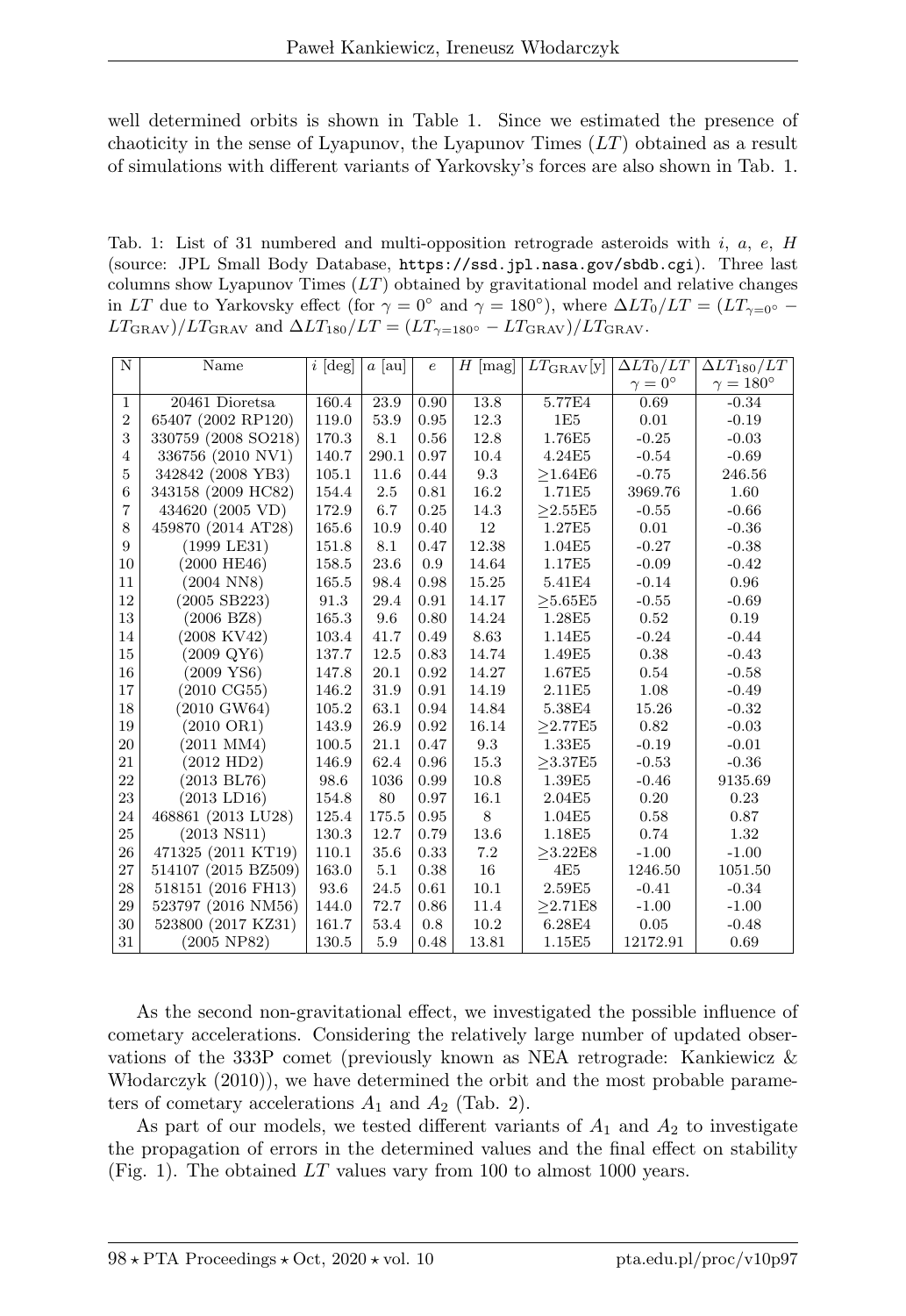Tab. 2: Retrograde NEO 2007 VA85/333P: orbital elements (JD 2458600.5=2019-04-27) and selected physical data.

| Name                                                              | $a$   au | $\epsilon$ | $i_{2000}$ [deg]                                                                         | $\Omega_{2000}$ [deg] $\omega_{2000}$ [deg] |        | $M$ [deg] | no. of    |  |  |  |  |
|-------------------------------------------------------------------|----------|------------|------------------------------------------------------------------------------------------|---------------------------------------------|--------|-----------|-----------|--|--|--|--|
|                                                                   |          |            |                                                                                          |                                             |        |           | obs. used |  |  |  |  |
| 333P                                                              | 4.22259  | 0.735955   | 131.883                                                                                  | 115.582                                     | 26.114 | 127.062   | 663       |  |  |  |  |
|                                                                   |          |            | $1-\sigma$ rms $5.63695E-06$ 2.65910E-07 1.57958E-05 1.84383E-05 1.81079E-05 2.10593E-04 |                                             |        |           |           |  |  |  |  |
| Cometary non-gravitational acceleration coefficients $[au/d^2]$ : |          |            |                                                                                          |                                             |        |           |           |  |  |  |  |
| $ A_1=2.095E-10 \pm 1.350E-10$ (radial)                           |          |            |                                                                                          |                                             |        |           |           |  |  |  |  |
| $A_2 = -1.906E - 11 \pm 1.181E - 11$ (transverse)                 |          |            |                                                                                          |                                             |        |           |           |  |  |  |  |



Fig. 1: The stability map of comet 333P: The influence of NGR coefficients  $A_1$ ,  $A_2$  determined from observations on Lyapunov Time.

#### 4 Summary

Yarkovsky forces potentially affect the stability of the studied objects, but it is not possible to judge clearly whether they destabilize orbits or not. In general, it seems that the model with prograde rotation ( $\gamma = 0^{\circ}$ ) produces more stable orbits. Moreover, for retrograde rotation there is a clear tendency that in most cases  $LT_{\text{GRAV}} > LT_{\gamma=180^\circ}$ . Nevertheless, an individual approach to each object is required for a thorough investigation of the cause.

For bodies in the inner Solar System, where orbits are generally less stable, nongravitational (cometary) forces can significantly change Lyapunov's Times. Even if the retrograde comet exhibits very small activity. The application of enhanced non-gravitational models in retrograde asteroid dynamics is almost always justified. Unfortunately, observational limitations make it still difficult to obtain a set of parameters for these models.